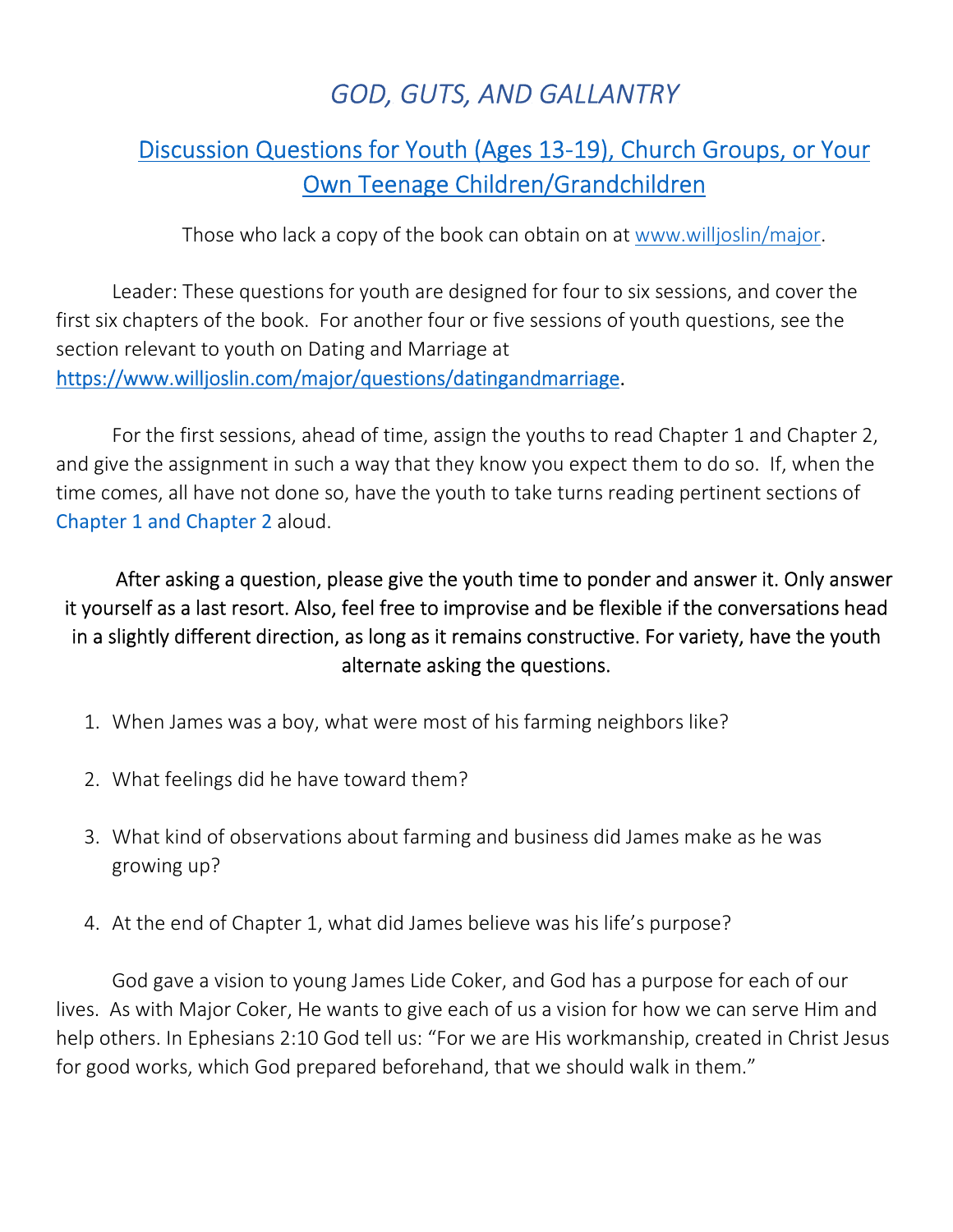Let's pray together now and ask God to help each of us discover this vision*. Let the individual youths pray to God themselves if they are so inclined, then the leader can close the prayer time on behalf of everyone.* 

Now let's now turn to 1 Samuel Chapter 3, where God called the boy Samuel to serve Him. *Have the youth take turns reading it out loud.*

- 5. Who did Samuel think was calling him?
- 6. Why do you think Samuel didn't recognize God's voice at first?
- 7. What did he have to stop doing before he recognized it?
- 8. Then what did he need to do?
- 9. Samuel was only about eleven years old when God called him to be His lifelong servant as prophet and priest. What do you think Samuel thought about God's call on him at that young age?
- 10.Did he tell God he was too young to take life that seriously?
- 11.If Samuel listened to God's call at eleven, what does that say to you about listening for God's call at your age?

In today's culture, some youth put off responsibility, then continue living irresponsibly after high school. They continue to depend on their parents or they party at the expense of their parents. This has been called "extended adolescence." Examples would be:

- A capable twenty-six year old who is unemployed or underemployed, still lives at home or has part or all of his rent and bills covered by parents.
- A forty-year-old shifter who is still trying to live off his parents' money and credit cards. He sleeps late, then goes to the golf course. After that he spends nights in the local bars, wandering why he's not happy.

12.What do you think of "extended adolescence"?

13.What do you think Major Coker would have thought of "extended adolescence"?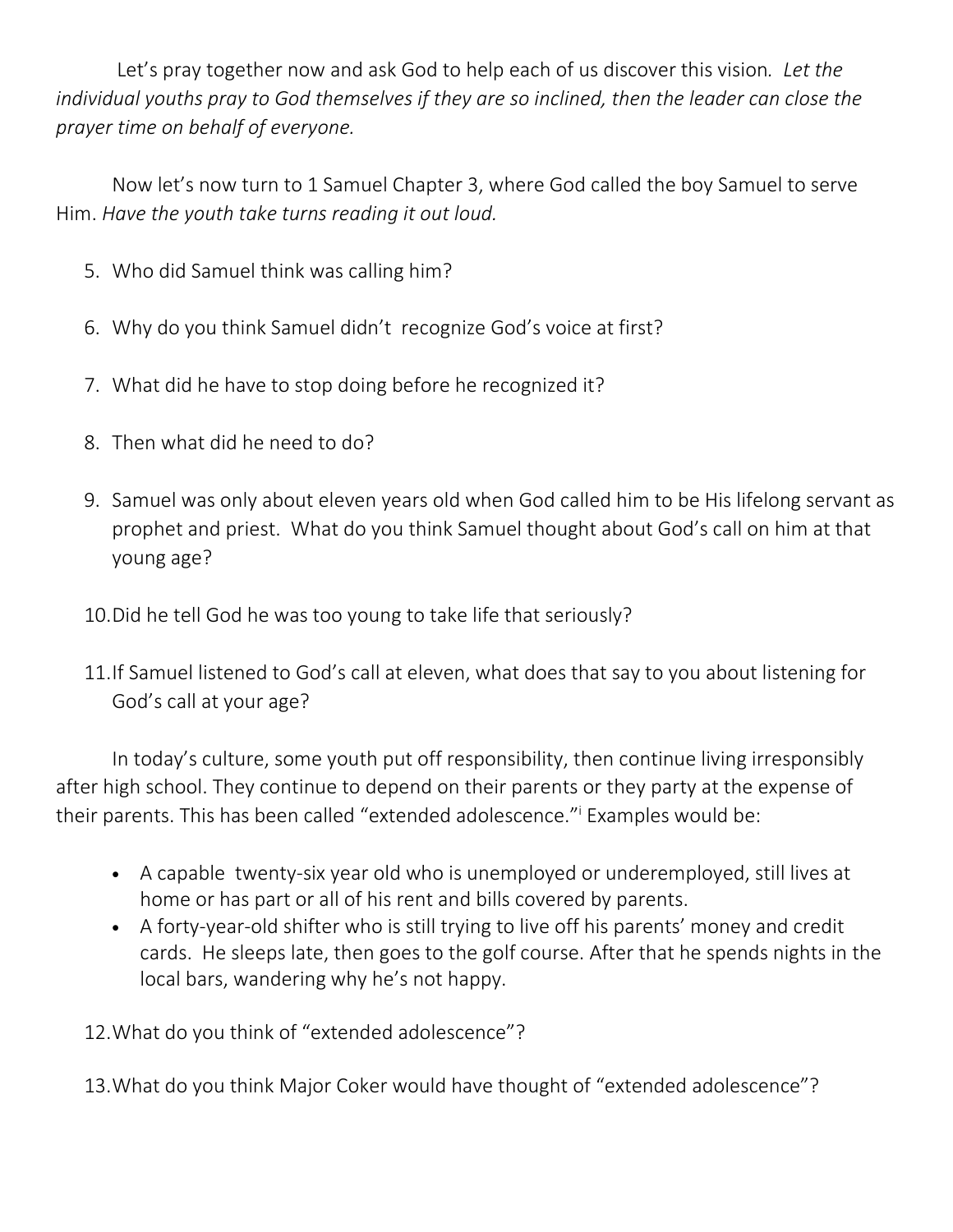14.What do you think living in "extended adolescence" may cost a young person in terms of his or her integrity, character, maturity, and personal growth?

Youth magazines, websites, movies, television shows, and even some college professors, promote the idea that rebellion against parents and against Christianity is normal.

- 15.What do you think young James Coker would have thought about the assumption that youth rebellion is normal? Why do you think of this? What does God's word say about it?
- 16.Look back over the highlights in the first two chapters of this book. How much rebellion do you see in his young life in Chapter 1 and Chapter 2? Why do you think that is?
- 17. Major Coker had a Christian mother and grew up in church, but he did not come to know Christ until he left home and went to The Citadel.

At the Citadel, the Major discovered that "God has no grandchildren"? What do you think that means?

- 18. Secondhand faith won't last long, so let's be real. Have you taken full ownership of Christ as your own Savior, or do you still only have a secondhand sort of faith from your parents? Remember that if you want to be a child of God, you yourself must be born again. Jesus said: "Truly, truly I say to you, unless one is born again, he cannot see the kingdom of God" (John 3:3).
- 19. Because of our inborn selfishness and sin, until we each take full ownership of Christ as our Savior, by nature, we are unable to serve God and others out of an eager and innocent heart. Have you taken full ownership of Christ as your own Savior, as Major Coker did at The Citadel? Why or why not? Are you ready to do so now?

*The leader should prayerfully and carefully respond to each answer, encouraging the interested ones to trust in Christ now if they have not yet done so*.

20. Major Coker discovered God's purpose for him at an early age. As you consider your purpose, what talents and desires has God has given you? When we are fully surrendered to God, He uses both our talents and our desires to lead us toward your life purpose.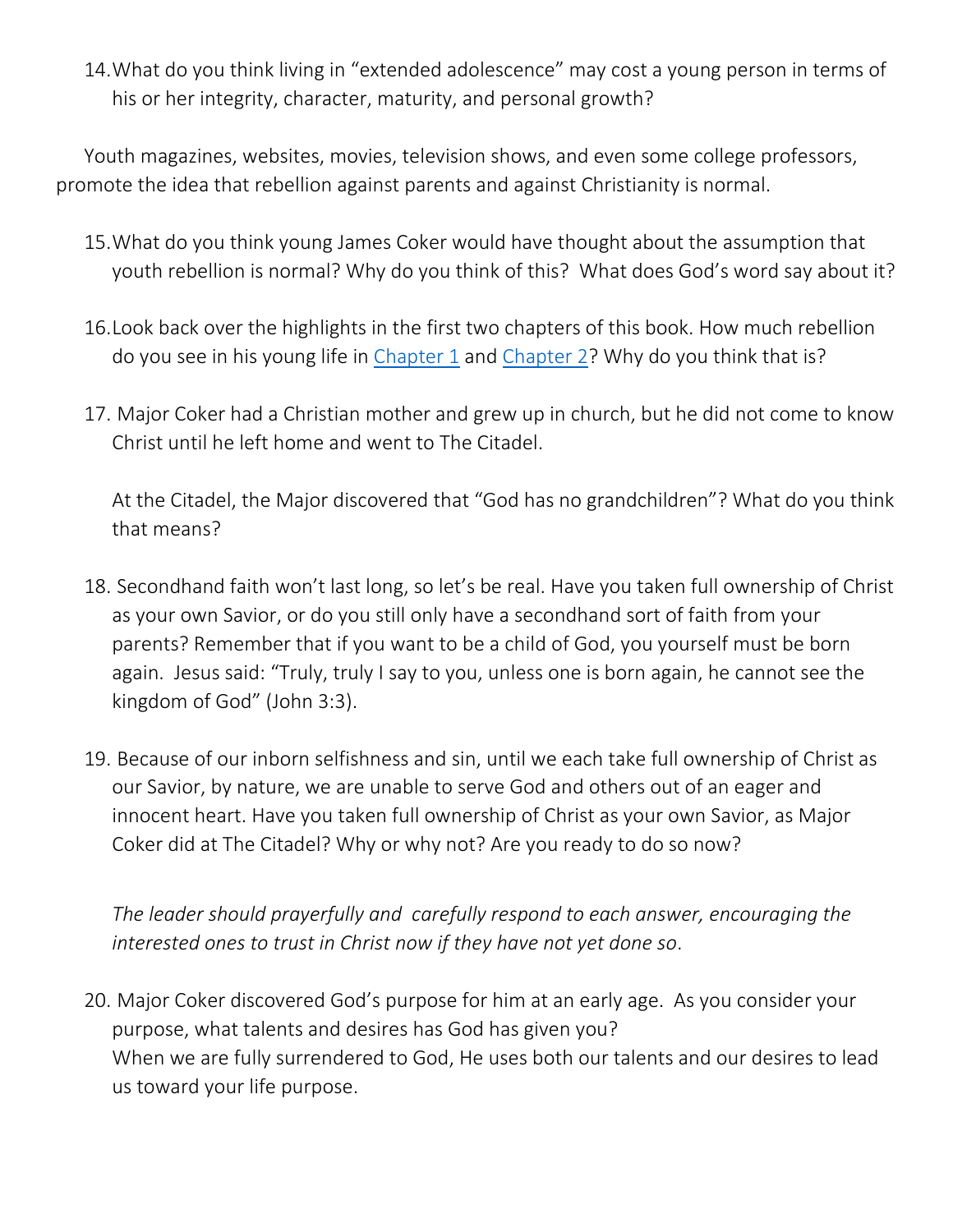21. What vision do you think God may be giving you for serving Him? If the vision just tends to inflate our own ego, it is probably not from God. If it magnifies Christ and His kingdom, then it most likely is from God. If you aren't yet fully aware of God's plan for you, that's certainly okay. But do you think it might be a good idea to pray about it? *(Leader—Pray now for God to give each youth a unique vision for serving Him. Better yet, ask one of the youth to pray for this vision on behalf of himself/herself and the others.)*

Proverbs 20:11 , NIV says: "Even a child makes himself known by his acts, by whether his conduct is pure and upright." As a youngster, James Lide Coker did hard farm work on his own assigned plot to help his family with planting cotton, picking cotton, fertilizing, and watering.

22. What do you do when your parents need your help with hard work like mowing and bagging grass, planting, or raking leaves? Do they have to ask for your help, or do you volunteer to assist them from a heart of love?

## Leader: For the next sessions, assign the students to read Chapters 4 through 6. Chapter 3 is covered separately in questions dating and marriage from Major And Sue Cokers' lives at https://www.willjoslin.com/major/questions/datingandmarriage.

As a child, James Lide Coker ran his own small-scale farm in Society Hill very capably. Right after college, he profitably ran a much larger farm in Hartsville. Please reread the beginnings of both Chapter 4 and Chapter 6 to get a feel for how the Major thought and lived during his late teens and early twenties.

- 23. At the beginning of Chapter 6, how did Major Coker respond to only having one useable leg and to post-Civil War disaster and poverty, when he was still in his twenties?
- 24. When did he say "Aw, man—I've only got one good leg, no money, no crops, and all my farm animals are gone! Give a guy a break—I can't do hard farm work!"?
- 25.What would you do in a crisis situation like that?
- 26. Major Coker was a leader who influenced people toward God. Are you the kind of person who helps to influence your peer group and your youth culture toward God's ways, or do you just follow the crowd?